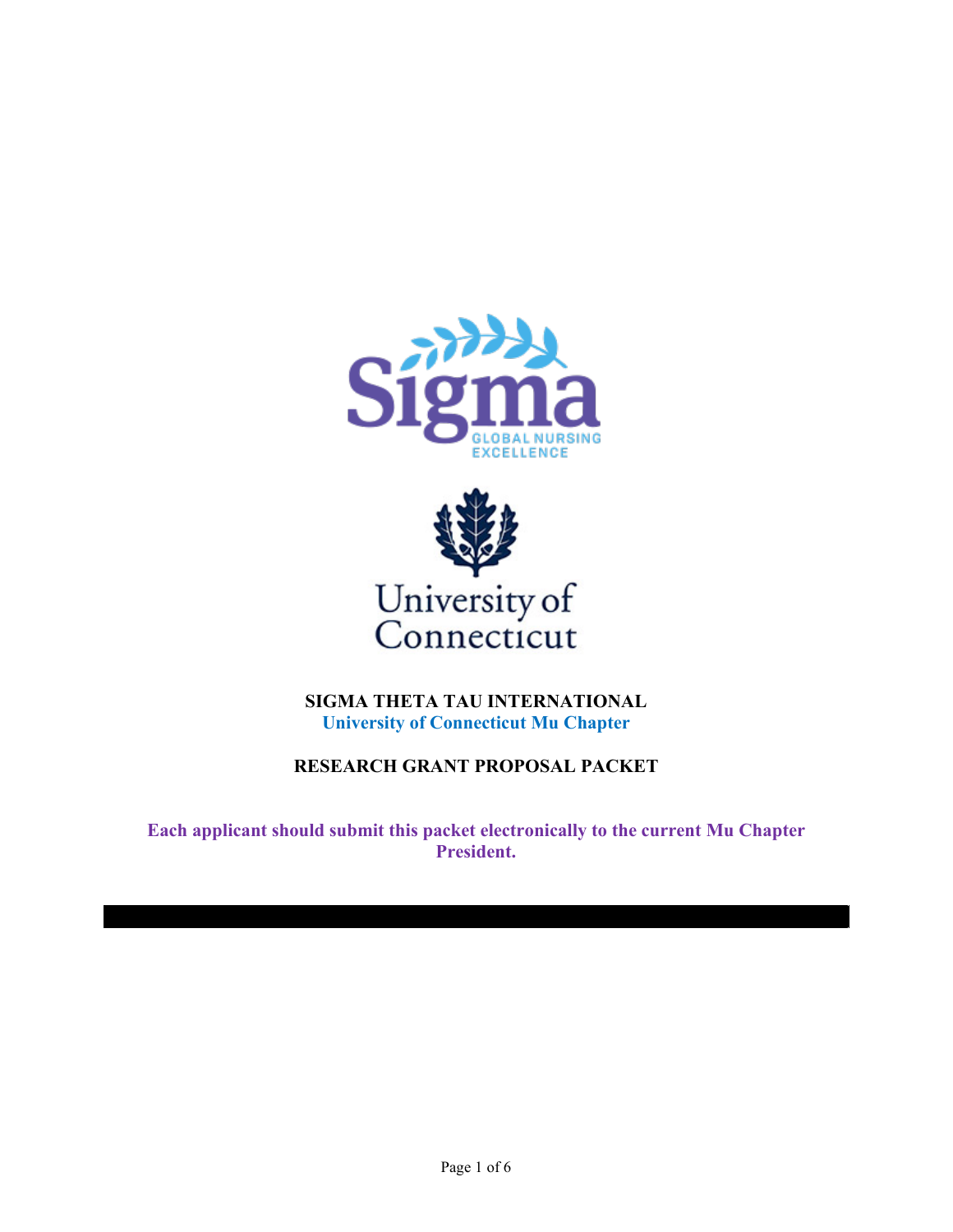### *SIGMA THETA TAU INTERNATIONAL Mu CHAPTER*

# *RESEARCH GRANT INFORMATION*

#### **I. Information Related to Funding**

A. Purpose

The purpose is to encourage qualified nurses to contribute to the advancement of nursing knowledge through research/clinical practice designs.

B. Research Funding Procedure

Each year Sigma Theta Tau International Mu Chapter sets aside funds for the support of the advancement of nursing knowledge. The Faculty Counselors or Research Committee will review applications and make recommendations to the President/Vice President on all proposals received.

- C. Criteria to be Used in Making Awards
	- 1. Applicants for awards must meet the following criteria:
		- a) Be a current and continuing member of Sigma Theta Tau International Mu Chapter during the funding period.
		- b) Comply with federal and local regulations concerning the protection of human subjects by submitting an institutional review board statement that confirms their approval.
		- c) Submit a well-defined, competitive research project/clinical practice design pertinent to nursing.
		- d) Agree to the provisions of the Sigma Theta Tau International Research Grant Agreement (contained in the application packet) and sign the document to that effect.
	- 2. Preference will be given to beginning researchers and those researchers in the early phase of a new program of research, other attributes being equal.
	- 3. Allocation of funds will be based on the quality of the proposed research, the past performance and future promise of the applicant, and the research budget.
	- 4. Research Committee members are not eligible for these funds.
- D. Grant Allocation

All Mu Chapter members in good standing are eligible to apply for an award amount up to \$1000.00 to support their research/clinical practice designs. If the proposal is approved, the Mu Chapter reserves the right to award less than the dollar amount requested based on proposal review.

In general, funds will be allocated for expenses incurred in conducting the study; however, no funds will be allocated for non-consumable items (e.g., tape recorders, computers, video cameras, etc.).

In addition, funds will not be allocated for presenting findings at professional meetings (i.e., poster preparation, slides, travel, and registration).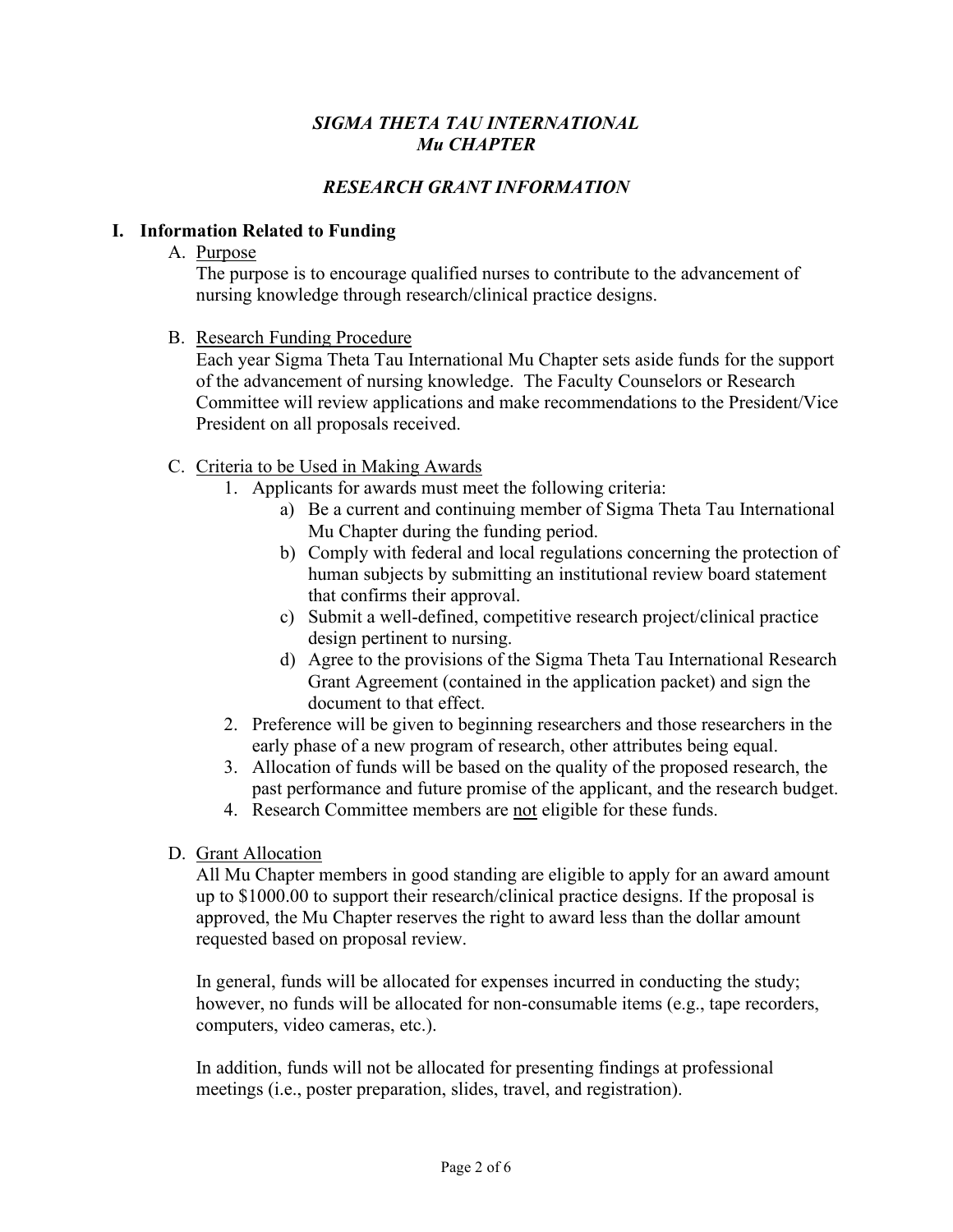E. Deadline

Applications will be accepted on a rolling basis and evaluated 3 times per year (June 5th, September 5th, and January 5th). Up to (6) awards will be dispersed annually.

Applications between these dates will be held to the next funding cycle and the applicant will be notified by the President/Vice President.

Submission extensions may be granted by the President/Vice President given certain circumstances after receiving a request by the applicant.

## **II. General Instructions for Applicants**

- A. Applications must be received electronically by the cycle deadline. Applications should be submitted to the Mu Chapter President/Vice President for dissemination to the Faculty Counselor/Research Chair.
- B. Submit an electronic copy of the application with the following subsections:
	- 1. Application form (see web site)
	- 2. Curriculum Vitae
	- 3. Signed and completed Mu Chapter Application for Research Grant Form
	- 4. Maximum (300) word Abstract
	- 5. Proposal (use enclosed outline for proposal, maximum length (5) typed pages, excluding references and appendices). Use the most recent APA edition.
	- 6. Statement of how the proposed research/clinical practice design enhances the mission of Sigma Theta Tau International
	- 7. Proposed Budget Request: amount awards will not exceed \$1000.00.
	- 8. Planned timeline for study
- C. If you are a student, please include a letter of approval of the proposal statement from your major advisor indicating the research plan/clinical practice design has been approved by your respective faculty committee.
- D. When appropriate, funding is contingent upon approval by the local institutional review board (IRB) indicating approval of protection of human subjects. The applicant must provide documentation showing approval from institutions or sites involved in the study. IRB materials in process may be indicated on the application form. Please note that there will be no funding distributed without documentation and submission of IRB approval. The President/Vice President will send the applicant an approved award letter stating that disbursement will not occur until IRB approval documentation has been submitted.
- E. When more than one investigator is listed, the first individual named will be the principal investigator who will assume responsibility for the conduct of the research.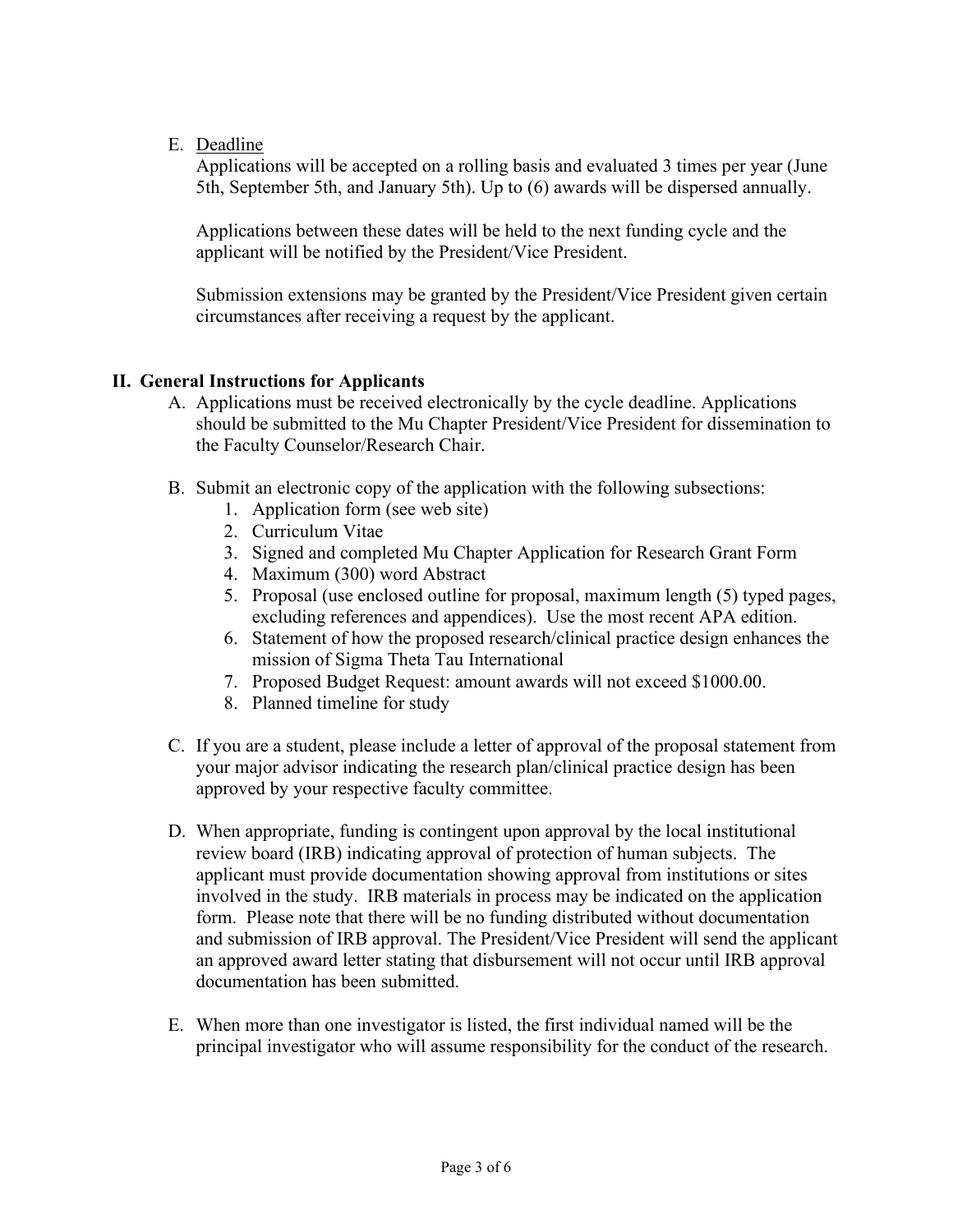- F. A final report must be submitted to the committee chair within (1) year of the funding approval letter date. If the research cannot be completed in the approval one-year timeline an extension may be applied for. Under certain circumstances extensions may be granted and a request for extension must be submitted *before* the funding deadline. If either/both criteria are not met, then ALL funds are to be returned to Sigma Theta Tau International Mu Chapter.
- **III.Outline for Preparation of Grant Proposal** (maximum of (5) typed pages in APA format, which does not include References and Appendices where applicable)
	- A. Abstract

Include an abstract of your proposed research/clinical practice design. Outline objectives and methods. Specify the subject population and describe the research design, instruments, research apparatus, and/or data gathering procedure to clearly reflect their importance in the study when applicable. The length of the abstract should be < 300 words.

B. Specific Aims

State concisely and realistically what the research study/clinical practice design is intended to accomplish and/or what hypothesis (es) is/are to be tested if appropriate.

C. Theoretical Frameworks/Literature Review

Sketch the background of your proposal. Critically evaluate existing knowledge. Specifically identify the gaps in knowledge that the project is intended to fill. State concisely the importance of the research/clinical practice design described by relating the specific aims to long-term objectives. Summarize the theoretical rationale as appropriate. Make clear the nursing implications of the research/clinical practice design.

D. Methods

Discuss in detail the research/clinical practice design to be used to accomplish the specific aims. Describe the protocols to be used and the tentative sequence of the investigation. Include how data will be collected, analyzed, and interpreted. Describe new methodology and its advantage over existing methodology if appropriate. Discuss potential difficulties and limitations of the proposed procedures and discuss why alternative approaches to achieve aims are not proposed.

1. Subjects/Participants

Describe the target population and characteristics of the subjects/participants. Include the number of subjects/participants, the rationale for sample size, and the sampling procedure.

2. Instruments

Address the specific characteristics of the instruments and their reliability and validity. Address how the tool(s) will be used. The instrument(s) should be submitted in an appendix.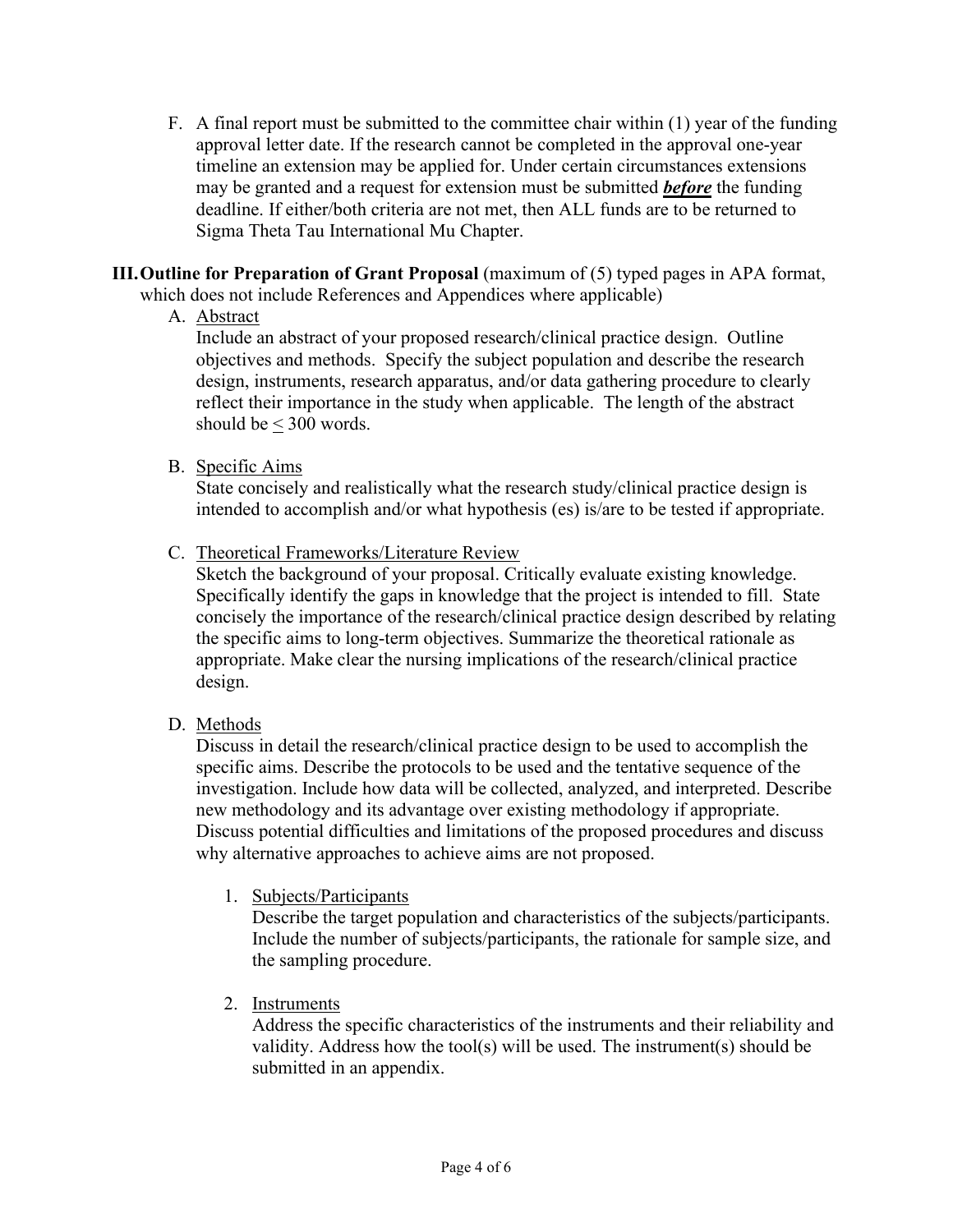3. Procedure

Describe the design and procedure to be used for the proposed data collection. Specify what kinds of data you expect to obtain. Give details of subject/participant selection and patient care if a clinical situation is involved. If an educational research project, give details of the teaching strategy and student population that will be involved. Suggest a tentative schedule for the main steps of the investigation.

E. Tentative Plan for Data Analysis

Describe how the data will be analyzed and/or interpreted specific to each hypothesis/research question if applicable.

- F. Limitations Describe limitations of the study.
- G. Human Subjects

Provide a statement of the subjects'/participants' rights and risks if they participate in your study.

H. Facilities Available

Describe the facilities available for this study (e.g., laboratories, clinical resources, office space, technologies, etc.).

- I. Collaborative Arrangements If the proposed research requires collaboration with other institutions and/or disciplines, describe the nature of collaboration and provide evidence to the reviewers that the institutions and/or disciplines are willing to cooperate.
- J. Other Funding Sources Indicate concurrent and/or anticipated or potential funding from additional sources.
- K. References List the references cited in the text.
- L. Appendices

Include copies of the questionnaires, interview schedules or other instruments to be used, scoring instructions, etc.